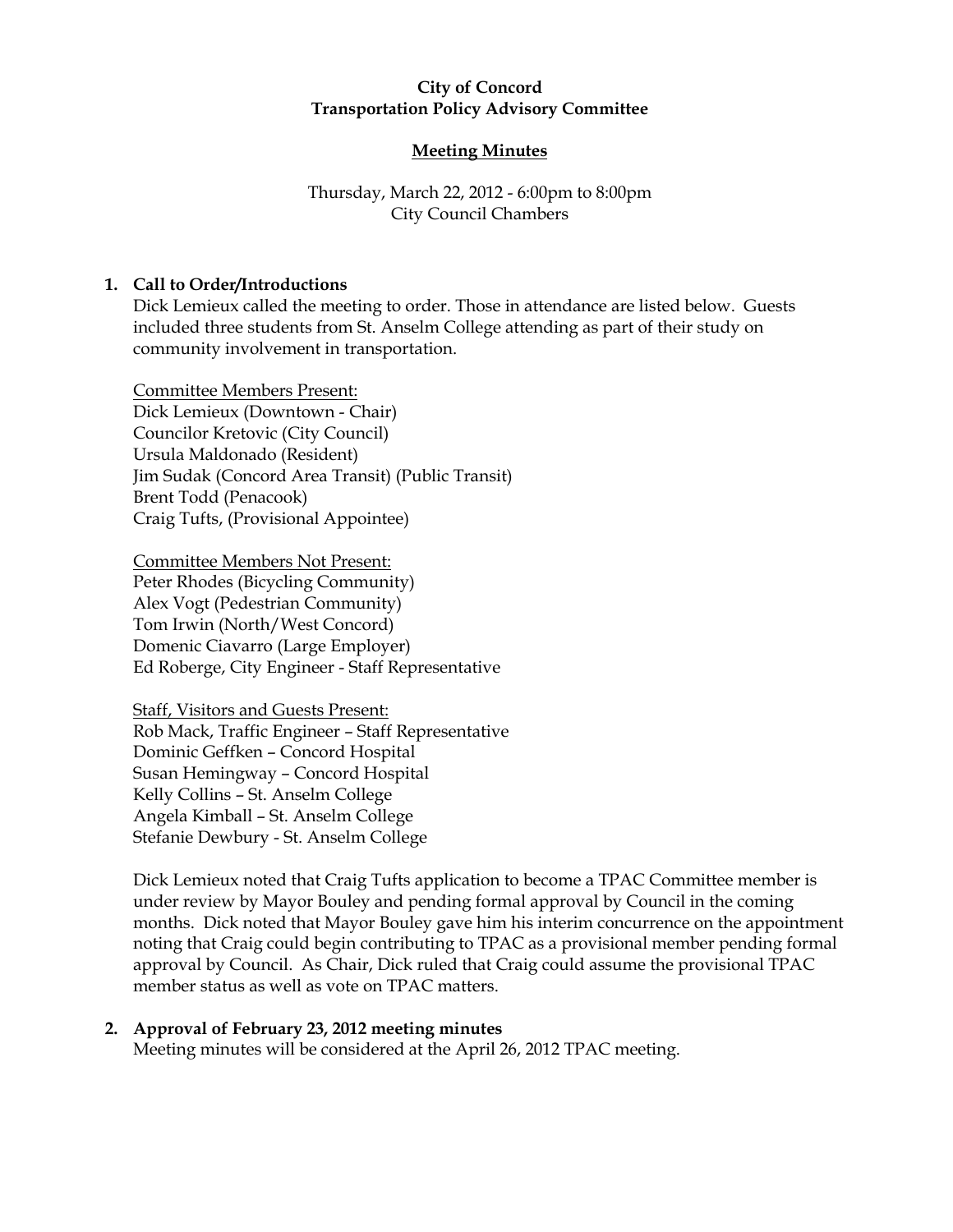#### 3. Presentations

### a. Multi-Use Path/Trail along Langley Parkway, Dominic Geffken

Dominic Geffken and Susan Hemingway from Concord Hospital spoke on behalf of Jason Aziz, Concord Hospital and the Central NH Bicycling Coalition regarding a request to TPAC (see communication in Item 6a) to consider developing a multi-use path along the length of the proposed Langley North project. A multi-use path would be preferred to what they otherwise assume would be a five-foot sidewalk as was constructed along Langley South. They noted the high recreation and connectivity potential of the Langley North corridor and the health and safety benefits a multi-use path can generate.

Rob Mack summarized the Langley North project (CIP 40) which is currently in the conceptual design stage. He displayed an aerial map of the planned corridor alignment and highlighted potential walking and bicycling connections both along the corridor and to the existing network of existing trails crisscrossing city-owned land north and west of the hospital campus. A multi-use path would be a roughly 10-foot wide paved sidewalk/path to accommodate a mix of both pedestrian and bicycle travel and is an alternative to providing a five-foot wide paved sidewalk. Five-foot wide safety shoulders or bike lanes can still be provided along the Langley Parkway as is provided along the southerly half of the corridor. Langley South has become a highly-popular route for pedestrian and bicycle use, both for travel and recreation/health; the Langley North route may see yet higher demand for these uses due to potential connectivity to trails and higher nearby residential and business population.

TPAC discussion centered on the transportation, health, recreation and quality of life benefits of a potential multi-use path could provide in the project area. The addition of 'connector trails' (much like the groomed trails in nearby Wynant Park) to this project was suggested to link the multi-use path to nearby streets and trails. The benefits of a visual barrier to separate a multi-use path from the parkway travel way was suggested as a way to improve aesthetics for path users and to add separation to enhance safety. The potential for adding some areas for public parking in proximity to the path was also discussed, perhaps using some available city land near the parkway corridor. TPAC consensus was in support of the both Langley North and a multi-use path because it provides a balanced (complete street) transportation improvement for the city, improves regional and local access to areas west of downtown, enhances recreation benefits, and acts to reduce cutthrough traffic in the upper west end of the City.

Councilor Kretovic made a motion that TPAC recommend development of a multiuse path along, and as part of, the Langley North corridor project including: consideration of adding trail connections to streets in the Upper School Street residential area; providing public parking area(s) near the multi-use path to facilitate and encourage recreational use; and to consider developing a physical or visual 'barrier' (e.g. fence or landscaping) between the parkway and the multi-use path to enhance the 'separation' of the path from the parkway travel way. Motion seconded by Brent Todd with unanimous approval by member attendees.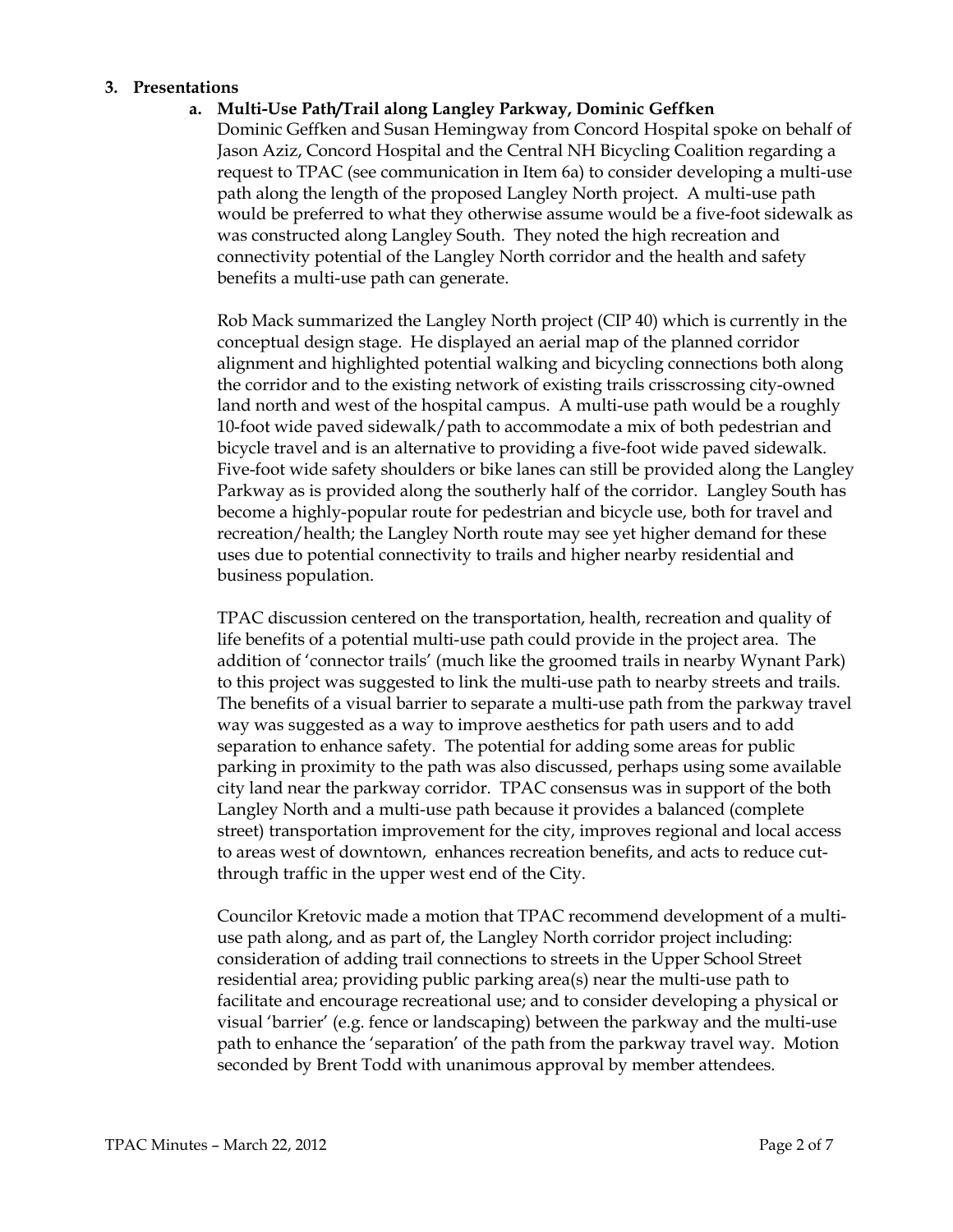Rob Mack will share TPAC's recommendation with the City's design consultant for the Langley North project so that it can be considered in the layout of the new corridor. The conceptual layout of the corridor will be advanced over the coming weeks, including geometric, property and environmental resource considerations. When available, staff will share advanced conceptual layout plans and alternative intersection treatments with TPAC for further discussion.

### b. Penacook Village Design Charrettes, Rob Mack

Rob Mack summarized the two design charrettes staff coordinated with the Penacook Village Association (PVA). The two charrettes were arranged to provide a forum for staff and the community to discuss transportation issues in the Penacook Village area and the upcoming design of the US Route 3 North Improvement Project (CIP 35), as well as a visioning session for land-use planning in and around the Village. The first charrette was held on Saturday, March 10, 2012 at the United Church of Penacook and offered a discussion of Village area transportation needs and potential improvements that could be considered in the upcoming CIP 35 Phase 5a design. The meeting was well-attended by roughly 60 community members, staff and city officials and featured four round-table discussion groups that each attendee was invited to participated in. Matt Walsh led a discussion group on potential streetscapes, gateways and landscaping; Steve Henninger led a discussion group on public on- and off-street parking; Jeff Warner led a discussion group on pedestrian and bicycle facilities; and Rob Mack led a discussion on Village area traffic operation and potential use of stop signs, signals and roundabouts. The discussion groups assembled a variety of thoughtful ideas as well as fostered a better understanding of how to best balance transportation improvements to meet the community's needs for reasonable traffic circulation, safety, parking and livability.

A second charrette is scheduled for Thursday evening, April 19, 2012 from 6:00 to 9:00 PM at the United Church of Penacook. Mike Santa will lead a group discussion on potential uses of the Rivco property; Steve Henninger will lead a group discussion on potential future uses of area public buildings (MVSD properties such as the old Washington Street firehouse and the former Washington Street school; Laura Aibel will lead a group discussion on potential commercial redevelopment in the Thirty Pines area; and Becky Hebert and Jeff Warner will lead a group discussion on public parks and travel connectivity. The results of this charrette may be an appropriate consideration for updating the City's Master Plan for the area.

Brent Todd noted that he attended the March 10 charrette and found it to be a highly informative and productive session, and very well-focused on the PVA's interest in both safety and future vision for the village area. He noted that one longterm resident attendee said that the charrette was the best PVA event he had ever attended. Brent commended staff for their well-planned, thoughtful and highlyprofessional presentation, with special commendation for Rob Mack and his presentation on traffic control options for the Village center. His use of graphics and traffic animations provided attendees with easy-to-visualize information that was very helpful in developing attendee consensus on potential improvements.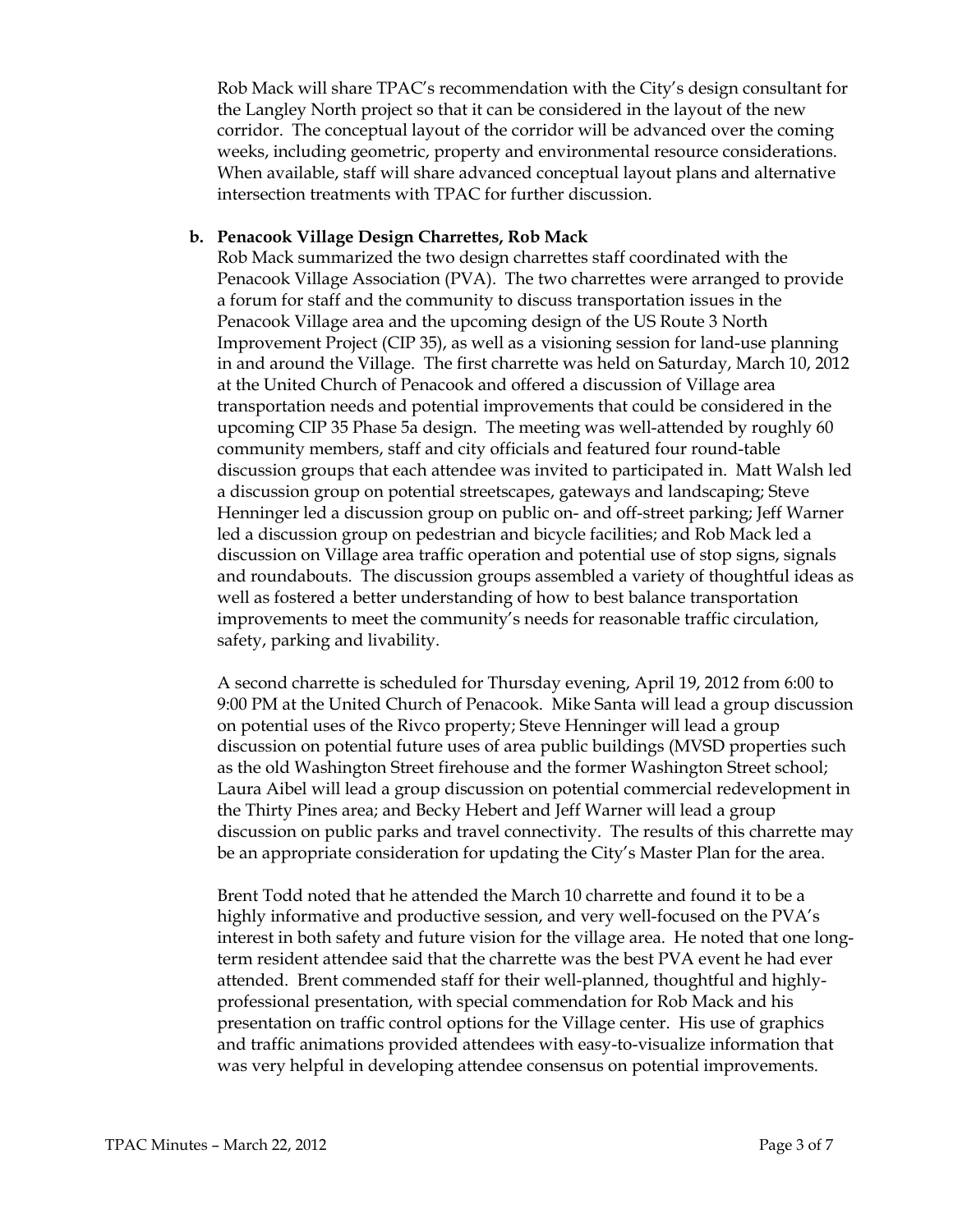### 4. Public Comment

There was no public comment made at this meeting.

### 5. Consent Reports

a. Approval of Subcommittee Nominations

There were no subcommittee nominations to consider.

b. Approval of Subcommittee Minutes (Pedestrian, Bicycle, Public Transportation, Traffic Operations)

The Committee unanimously approved the meeting minutes of the Traffic Operations Committees distributed with this agenda package.

## 6. TPAC Referrals from City Council, Staff and Chair

a. Communication from Jason Aziz, on behalf of Concord Hospital and the Central NH Bicycling Coalition, advocating constructing a multi-use trail that would run the length of Langley Parkway North. (TPAC: 3/5/2012) See discussion of Item 3a above.

## b. CAT Quarterly Report, 2012 Q2

Councilor Kretovic presented a draft report for City Council from the Public Transit Committee and TPAC regarding Concord Area Transit's (CAT) second quarter progress report and Saturday service evaluation. Following a brief discussion of the report, Councilor Kretovic made a motion to accept the report as drafted and submit same to City Council for their April meeting. The motion was seconded by Jim Sudak, and unanimously supported by TPAC members.

#### 7. Status report on subcommittees

## a. Pedestrian Committee, Alex Vogt

Rob Mack read a summary provided by Alex Vogt of the pedestrian committee held on Thursday March 15, 2012.

Chip Chesley and Jim Major presented a proposed priority snow removal route for the Friendly Kitchen and routes for the Concord Schools including Penacook. Concern was expressed with the proposed route to the Friendly Kitchen along N. Main Street to Horseshoe Pond Lane to Constitution Ave. The committee felt this route was not likely to be taken as it is long and out of the way. Walkers to the Friendly Kitchen likely will walk behind the former Rumford Press building and cross the rail road tracks. This is not a legal crossing. A better route was suggested to take N. Main Street and the sidewalk along I-393 to S. Commercial St. It was pointed out to the committee that the sidewalk along I-393 is not City responsibility, it is State DOT and this section would be difficult to maintain due to the amount of snow from the multiple lanes and with the guardrail leaving no place to push the snow. The committee felt that the I-393 route should be pursued with the State DOT with perhaps the State DOT providing funds for the City to do the work. This will need to be discussed further to develop a letter that the City can send to the DOT. In the meantime the proposed route following City streets will provide legal access. The proposed routes for the schools were acceptable with some minor suggestions. The routes will be reviewed with the school department.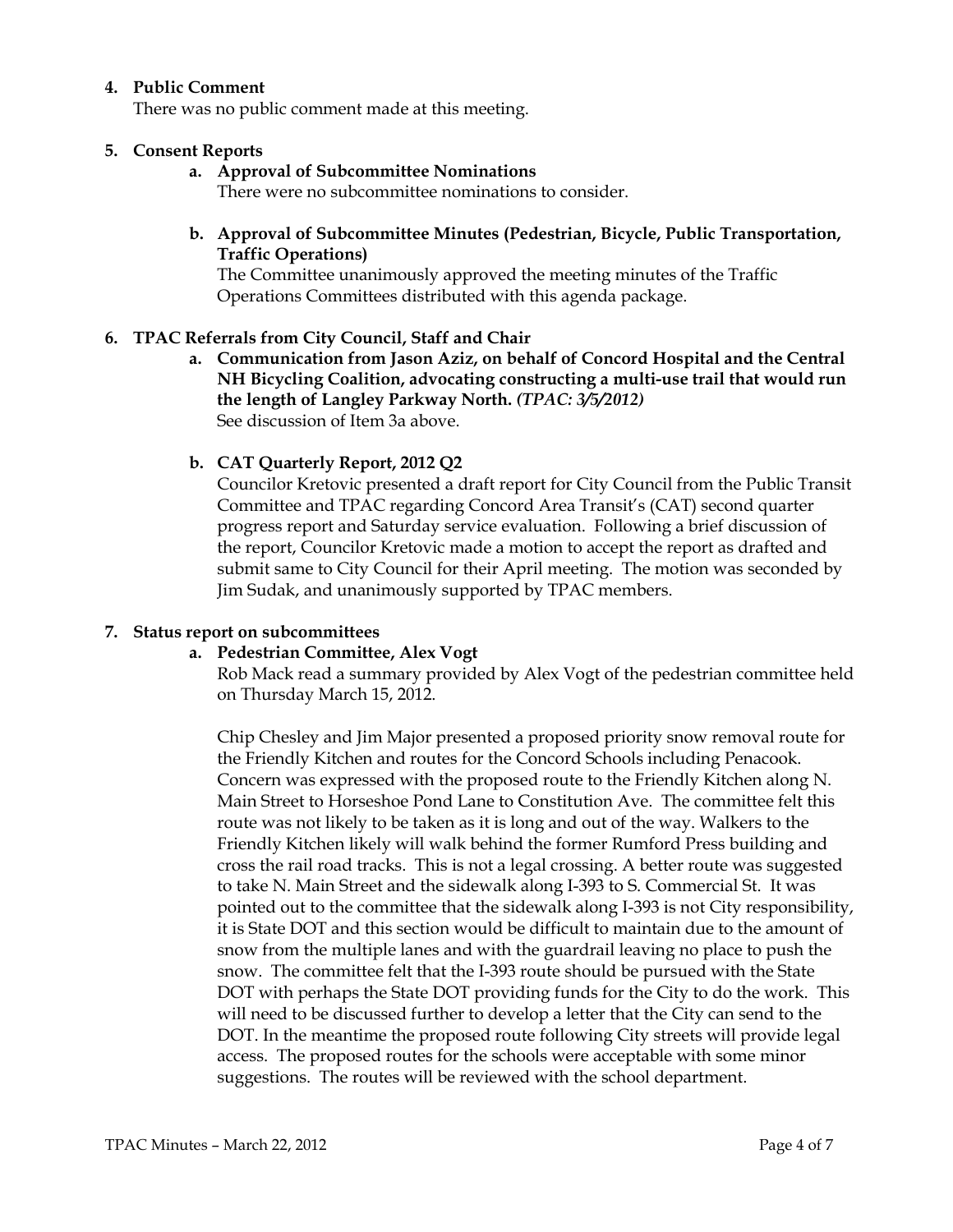The committee also discussed the draft ADA plan. It provides important information on the condition of all the sidewalks in the City and gives them an ADA score. Some edits and updates will need to be done. Overall the plan is a great resource that will identify problem area and priorities. The City of Concord is well ahead of other communities concerning this important issue.

The committee prioritized the walk friendly report card items to work on. The top items will be discussed at next meeting. Lighting levels along Main Street will be also be evaluated at a future meeting. There is no meeting in April. The next meeting is May 3.

TPAC discussed the proposed sidewalk snow plow route for the Friendly Kitchen. Attendees generally concurred that the proposed route via Horseshoe Pond Lane will probably not attract many walkers to Friendly Kitchen, but that it may be appropriate to provide one maintained route and allow walkers to choose their own route. TPAC consensus was to add the proposed Schools and Friendly Kitchen plow routes to the April TPAC agenda for further discussion.

#### b. Bike Committee, Peter Rhodes

Craig Tufts reported on Peter's behalf that the Bike Committee met in March and discussed a pavement restriping plan prepared by Jeff Warner of Engineering Services to accompany General Services' plans this summer to mill and resurface S. Main/Water/Manchester Street from the Perley/Storrs intersection to the Merrimack River bridge east of Exit 13. As this work will require complete replacement of pavement markings in the project area, the modified pavement marking plan would enhance bicycle travel by improving painted shoulder width. The plan maintains all existing traffic lanes, but increases the shoulder widths by a few feet (to 4 or 5 feet wide for bicycles) by reducing currently-wide travel-lane widths. Special bike-lane markings would also be introduced in areas where vehicle right-turn lanes occur at signals (e.g. in front of McDonalds and at the Hall Street intersection). Similar lane restriping modifications have been coordinated with General Services and NHDOT in the past with great success including: Clinton Street from S. Spring Street to I-89 exit 2; N. Main Street from Washington Street to I-393, Pleasant Street near Concord Hospital and Ft. Eddy Road from Loudon Road to Ft. Eddy Plaza.

#### c. Public Transit Committee, Councilor Kretovic

Councilor Kretovic reported that the Public Transit Committee met in March. Comments from the Public this month included very positive remarks regarding a passenger who became unruly with one of the Crosstown Route drivers. The subcommittee learned from this the procedures drivers take to ensure the overall comfort and safety of the other passengers.

Rob Mack presented the preliminary designs for safety improvements along Loudon Road, noting that although we are in the early stages, some of the bus stops will need to be moved slightly to accommodate the new complete street design.

Ridership is hovering about the same rides per month as prior to the route modifications, while there have been little dips, it is not the 10,000 rides that was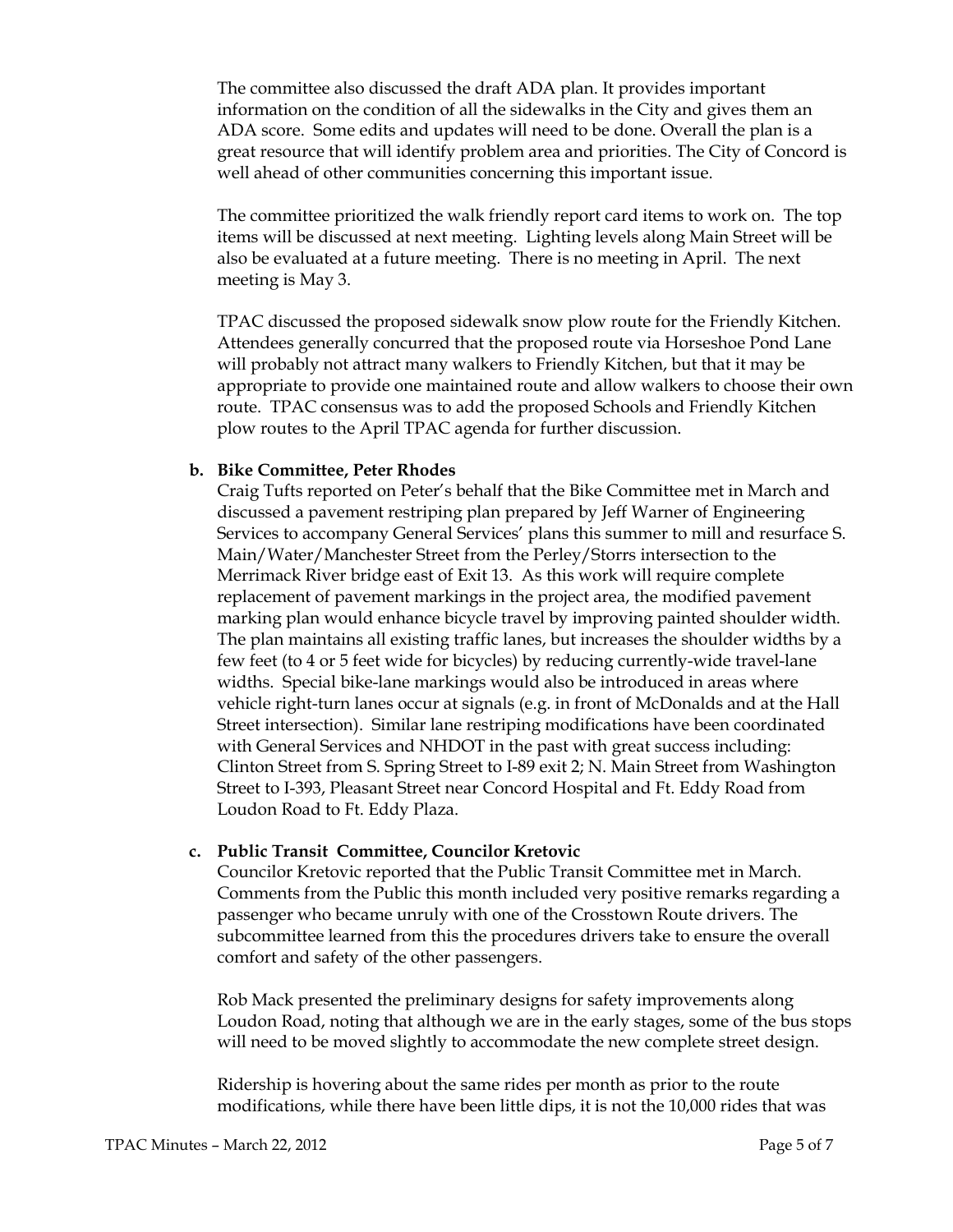anticipated. Heights is still the strongest performing route with Penacook next. Crosstown does not appear to be performing any better than the trolleys or Indy Park. CAT expects the consultant that will be adjusting the timings to start refinement of the timings in the next couple of weeks.

Adopt-a-Spot: the Concord Safe Communities Coalition has been talking for some time about starting an Adopt-a-Stop program for clearing snow at bus stops. CAT noted there are some regulatory issues and recommended the group find a corporate champion…funds would then be used to hire a contractor to take care of the highest use stops. This way, CAT remains in compliance.

## d. Traffic Operations Committee, Rob Mack

Rob Mack reported on TOC's March 20, 2012 meeting. TOC discussed and endorsed the Water Street pavement marking changes proposed by staff and TPAC Bike (see Item 7b above). TOC also considered General Services draft sidewalk snowplow priority maps for schools and friendly Kitchen (see Item 7a above), giving minor suggestions on the school routes but noting a concern that the proposed route for the Friendly Kitchen needs additional consideration. The PVA Design Charrettes were also discussed (see Item 3b above). Also discussed was a concern by Concord School District staff regarding coordination of bus access with this year's US Route 3 North construction to minimize delays to the extent practical.

## 8. Staff Updates

There were no updates provided at this meeting.

## 9. TPAC Policy Objectives/Programs/Initiatives

a. City-wide Speed and Pavement Marking Policy Update There were no updates provided at this meeting.

#### 10. Old Business

a. TPAC Accomplishments Report There were no updates provided at this meeting.

#### 11. New business

# a. Memorandum from CAT-Public Transit on CAT Funding Consideration for FY2013, Councilor Kretovic

Councilor Kretovic and Dick Lemieux presented a draft memorandum to be submitted to the City Manager regarding the City Grant Application from Community Action Program Belknap-Merrimack Counties, Inc. (CAPBMI) on behalf of CAT. The memo is intended to advise the City Manager that TPAC and TPAC Public Transit have for some time discussed the possibility of offering a 'farefree' system for Concord, similar to the fare-free systems available through Advance Transit in Lebanon-Hanover. With prior knowledge and full approval of TPAC-Public Transit, CAT's grant application includes an optional cost for such a service. The memo further notes the consensus of TPAC-Public Transit that this is not an effort the city should support at this time for various reasons including recent route and service changes and potential impact of Para-transit and demandresponsive services. Craig Tufts added that CNHRPC also concurred that a freefare system was a reasonable idea for Concord, but not at the present time.